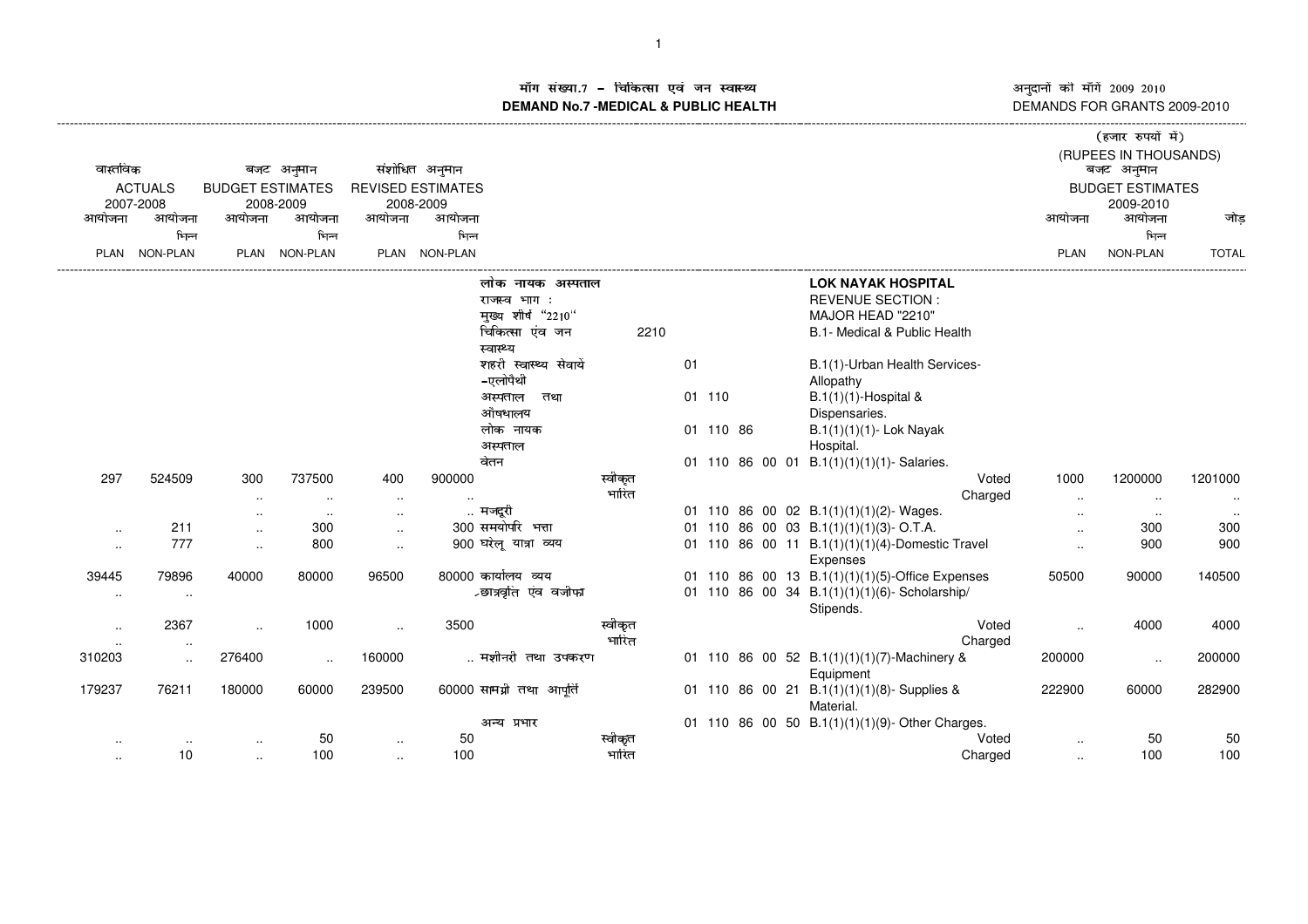अनुदानों की माँगें 2009–2010 DEMANDS FOR GRANTS 2009-2010

## ाँग संख्या.7 - चिकित्सा एवं जन स्वास्थ्य<br>IAND No.7 MEDICAL & DIIBLIC HEALTH **DEMAND No.7 -MEDICAL & PUBLIC HEALTH**

|           |                      |                         |                      |                          |                |                                               |        |  |                                                                                                  |             | (हजार रुपयों में)                     |              |
|-----------|----------------------|-------------------------|----------------------|--------------------------|----------------|-----------------------------------------------|--------|--|--------------------------------------------------------------------------------------------------|-------------|---------------------------------------|--------------|
|           |                      |                         |                      |                          |                |                                               |        |  |                                                                                                  |             | (RUPEES IN THOUSANDS)                 |              |
| वास्तविक  | <b>ACTUALS</b>       | <b>BUDGET ESTIMATES</b> | बजट अनुमान           | <b>REVISED ESTIMATES</b> | संशोधित अनुमान |                                               |        |  |                                                                                                  |             | बजट अनुमान<br><b>BUDGET ESTIMATES</b> |              |
|           | 2007-2008            |                         | 2008-2009            |                          | 2008-2009      |                                               |        |  |                                                                                                  |             | 2009-2010                             |              |
| आयोजना    | आयोजना               | आयोजना                  | आयोजना               | आयोजना                   | आयोजना         |                                               |        |  |                                                                                                  | आयोजना      | आयोजना                                | जोड़         |
|           | भिन्न                |                         | भिन्न                |                          | भिन्न          |                                               |        |  |                                                                                                  |             | भिन्न                                 |              |
| PLAN      | <b>NON-PLAN</b>      |                         | PLAN NON-PLAN        |                          | PLAN NON-PLAN  |                                               |        |  |                                                                                                  | <b>PLAN</b> | NON-PLAN                              | <b>TOTAL</b> |
| 594       | 794                  | 600                     | 900                  | 800                      |                | 950 मोटर वाहन<br>विभागीय कैटीन                |        |  | 01 110 86 00 51 B.1(1)(1)(1)(10)-Motor Vehicles<br>01 110 86 99 01 B.1(1)(1)(1)(11)-Departmental | 2000        | 1000                                  | 3000         |
|           |                      |                         |                      |                          |                |                                               |        |  | Canteen                                                                                          |             |                                       |              |
| ٠.        | 200                  | $\cdot$ .               | 200                  | $\ddotsc$                |                | 200 व्यावसायिक सेवायें                        |        |  | 01 110 86 00 28 B.1(1)(1)(1)(12)- Professional<br>Services                                       |             | 250                                   | 250          |
|           | ٠.                   | $\cdot$ .               | 100                  |                          |                | 100 विदेश यात्रा व्यय                         |        |  | 01 110 86 00 12 B.1(1)(1)(1)(13)-Foreign Travel<br>Expenses                                      |             | 100                                   | 100          |
|           | 4707                 | $\ddot{\phantom{a}}$    | 4950                 |                          |                | 5000 चिकित्सा उपचार                           |        |  | 01 110 86 00 06 B.1(1)(1)(1)(14)- Medical<br>Treatment                                           |             | 5000                                  | 5000         |
|           |                      |                         | 100                  |                          |                | 100 सूचना तकनीकी                              |        |  | 01 110 86 00 99 B.1(1)(1)(1)(15)- Information<br>Technology                                      |             | 100                                   | 100          |
| 529776    | 689682               | 497300                  | 886000               | 497200                   |                | 1051200 जोड़–अस्पताल<br>तथा<br>--------औषधालय |        |  | Total - Hospital & Dispensaries                                                                  | 476400      | 1361800                               | 1838200      |
| 529776    | 689672               | 497300                  | 885900               | 497200                   | 1051100        | स्वीकृत                                       |        |  | Voted                                                                                            | 476400      | 1361700                               | 1838100      |
| ٠.        | 10                   | $\cdot$ .               | 100                  | $\ddot{\phantom{a}}$     | 100            | भारित                                         |        |  | Charged                                                                                          |             | 100                                   | 100          |
|           |                      |                         |                      |                          |                | जन स्वास्थ्य                                  | 06     |  | B.1(2) Public Health                                                                             |             |                                       |              |
| $\cdot$ . |                      |                         |                      |                          |                | रोगो के रोकथाम एवे<br>नियंत्रण                | 06 101 |  | B.1.(2)(1)- Prevention and control<br>of diseas.                                                 |             |                                       |              |
| 1994      | $\ddot{\phantom{a}}$ | 2000                    | $\ddot{\phantom{a}}$ | 2000                     |                | अवशिष्ट प्रबंधन<br>परियोजना                   |        |  | 06 101 77 00 42 B.1.(2)(1)(1)- Waste management<br>project                                       | 3000        |                                       | 3000         |
| 88        |                      | 100                     |                      | 200                      |                | स्कूल जाने वाले बच्चो<br>का बहरेपन से बचाव    |        |  | 06 101 73 00 42 B.1(2)(1)(2)-Prevention of<br>hearing impairment in school                       | 500         |                                       | 500          |
|           |                      | 500                     |                      | 500                      |                | (लो.ना.अ.)<br>अस्पताल अभिलेखों का             |        |  | going children. (LNH)                                                                            |             |                                       | 40000        |
| 480       |                      |                         |                      |                          |                | कम्प्युटरीकरण<br>(लो.ना.अ.)                   |        |  | 06 101 72 00 42 B.1(2)(1)(3)-Computerisation of<br>hospital records (LNH)                        | 40000       |                                       |              |
| 100       |                      | 100                     |                      | 100                      |                | अस्पताल कर्मचारियों के                        |        |  | 06 101 41 00 42 B.1(2)(1)(4)-Library and recreation                                              | 100         |                                       | 100          |
|           |                      |                         |                      |                          |                | लिए पुस्तकालय एवं<br>मनोरंजन क्लब (लो.ना.अ.)  |        |  | club for hospital staff(LNH).                                                                    |             |                                       |              |
| 532438    | 689682               | 500000                  | 886000               | 500000                   |                | 1051200 मुख्य शीर्ष "2210"                    |        |  | TOTAL - MAJOR HEAD"2210"                                                                         | 520000      | 1361800                               | 1881800      |
| 532438    | 689672               | 500000                  | 885900               | 500000                   | 1051100        | स्वीकृत                                       |        |  | Voted                                                                                            | 520000      | 1361700                               | 1881700      |
| $\ldots$  | 10                   | $\sim$                  | 100                  | $\ddotsc$                | 100            | भारित                                         |        |  | Charged                                                                                          | $\ddotsc$   | 100                                   | 100          |
|           |                      |                         |                      |                          |                |                                               |        |  |                                                                                                  |             |                                       |              |

-----------------------------------------------------------------------------------------------------------------------------------------------------------------------------------------------------------------------------------------------------------------------------------------------